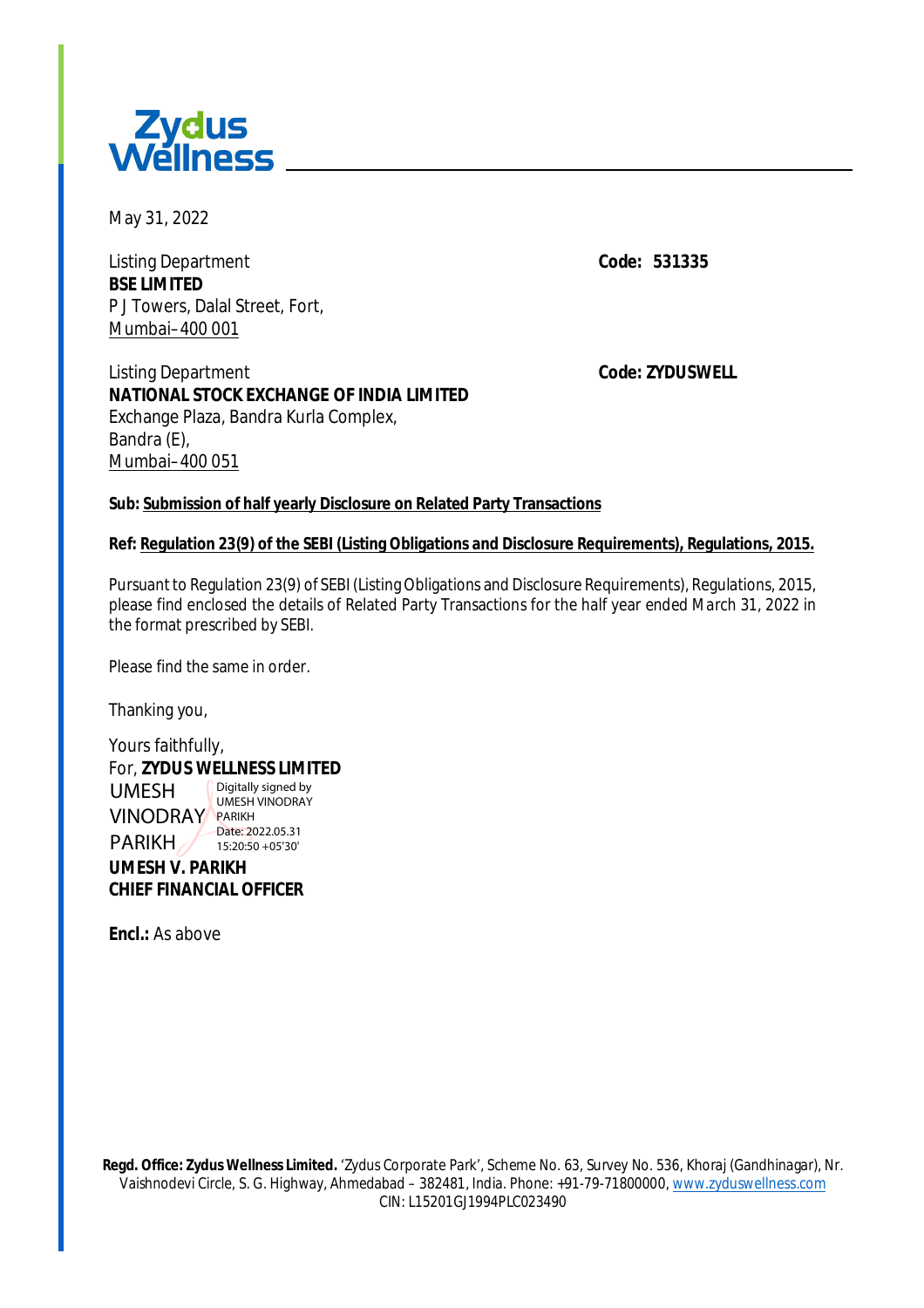| <b>Zydus Wellness Limited</b><br>Disclosure of Related Party Transactions for the half year / six months ended March 31, 2022 |                                                                       |        |                                                      |             |                                                                |                                           |                            |                          |                    |                          |                                                                                                                    |           |             |               |                          |               |                          |                            |  |  |
|-------------------------------------------------------------------------------------------------------------------------------|-----------------------------------------------------------------------|--------|------------------------------------------------------|-------------|----------------------------------------------------------------|-------------------------------------------|----------------------------|--------------------------|--------------------|--------------------------|--------------------------------------------------------------------------------------------------------------------|-----------|-------------|---------------|--------------------------|---------------|--------------------------|----------------------------|--|--|
| (Amount in ₹ Lakhs except stated otherwise)                                                                                   |                                                                       |        |                                                      |             |                                                                |                                           |                            |                          |                    |                          |                                                                                                                    |           |             |               |                          |               |                          |                            |  |  |
| lsr                                                                                                                           | Details of the counterparty<br>Details of the party entering into the |        |                                                      |             |                                                                | Type of related party transaction         | Value of the Value of      |                          |                    |                          | In case monies are Additional disclosure of related party transactions - applicable only in case the related party |           |             |               |                          |               |                          |                            |  |  |
| lNo                                                                                                                           | transaction                                                           |        |                                                      |             |                                                                |                                           | related                    | transaction              |                    |                          | due to either party transaction relates to loans, inter-corporate deposits, advances or investments made or        |           |             |               |                          |               |                          |                            |  |  |
|                                                                                                                               |                                                                       |        |                                                      |             |                                                                |                                           | party                      | during the               | as a result of the |                          | given by the listed entity/subsidiary. These details need to be disclosed only once, during                        |           |             |               |                          |               |                          |                            |  |  |
|                                                                                                                               |                                                                       |        |                                                      |             |                                                                |                                           | transaction                | reporting                | transaction        |                          | the reporting period when such transaction was undertaken.                                                         |           |             |               |                          |               |                          |                            |  |  |
|                                                                                                                               |                                                                       |        |                                                      |             |                                                                |                                           |                            | period                   |                    |                          |                                                                                                                    |           |             |               |                          |               |                          |                            |  |  |
|                                                                                                                               |                                                                       |        |                                                      |             |                                                                |                                           | approved<br>by the audit   |                          |                    |                          | In case any financial<br>Details of the loans, inter-corporate deposits, advances or                               |           |             |               |                          |               |                          |                            |  |  |
|                                                                                                                               |                                                                       |        |                                                      |             |                                                                |                                           |                            |                          |                    |                          | indebtedness is incurred to                                                                                        |           |             | investments   |                          |               |                          |                            |  |  |
|                                                                                                                               |                                                                       |        |                                                      |             |                                                                |                                           | committee                  |                          |                    |                          | make or give loans, inter-<br>corporate deposits,                                                                  |           |             |               |                          |               |                          |                            |  |  |
|                                                                                                                               |                                                                       |        |                                                      |             |                                                                |                                           |                            |                          |                    |                          |                                                                                                                    |           |             |               |                          |               |                          |                            |  |  |
|                                                                                                                               |                                                                       |        |                                                      |             |                                                                |                                           |                            |                          |                    |                          | advances or investments                                                                                            |           |             |               |                          |               |                          |                            |  |  |
|                                                                                                                               | Name                                                                  | PAN    | Name                                                 | PAN         | Relationship of the counterparty                               |                                           |                            |                          | Opening            | Closing                  | Nature of                                                                                                          |           | Cost Tenure | <b>Nature</b> | Interest                 | <b>Tenure</b> | Secured/                 | <b>Purpose for</b>         |  |  |
|                                                                                                                               |                                                                       | (Refer |                                                      | (Refer      | with the listed entity or its                                  |                                           |                            |                          | balance            | balance                  | indebtedness                                                                                                       |           |             | (loan/        | Rate (%)                 |               | unsecured                | which the funds            |  |  |
|                                                                                                                               |                                                                       |        |                                                      |             |                                                                |                                           |                            |                          |                    |                          |                                                                                                                    |           |             |               |                          |               |                          |                            |  |  |
|                                                                                                                               |                                                                       | Note   |                                                      | <b>Note</b> | subsidiary                                                     |                                           |                            |                          | (As on             | (As on                   | (loan/                                                                                                             |           |             | advance/      |                          |               |                          | will be utilised           |  |  |
|                                                                                                                               |                                                                       | l6)    |                                                      | 6)          |                                                                |                                           |                            |                          | October            | March                    | issuance of                                                                                                        |           |             | inter-        |                          |               |                          | by the ultimate            |  |  |
|                                                                                                                               |                                                                       |        |                                                      |             |                                                                |                                           |                            |                          | 01, 2021) 31,      |                          | debt/ any                                                                                                          |           |             | corporate     |                          |               |                          | recipient of               |  |  |
|                                                                                                                               |                                                                       |        |                                                      |             |                                                                |                                           |                            |                          |                    | 2022)                    | other etc.)                                                                                                        |           |             | deposit/      |                          |               |                          | funds (end-                |  |  |
|                                                                                                                               |                                                                       |        |                                                      |             |                                                                |                                           |                            |                          |                    |                          |                                                                                                                    |           |             | nvestmen!     |                          |               |                          | usage)                     |  |  |
|                                                                                                                               | Zydus Wellness Limited                                                |        | Zydus Wellness Products Limited                      |             | Subsidiary                                                     | Sale of goods                             | Refer Note                 | 9,884                    |                    |                          |                                                                                                                    |           |             |               |                          |               |                          |                            |  |  |
|                                                                                                                               | Zydus Wellness Limited                                                |        | Zydus Wellness Products Limited                      |             | Subsidiary                                                     | Royalty income                            | Refer Note:                | 1,314                    |                    |                          |                                                                                                                    |           |             |               |                          |               |                          |                            |  |  |
|                                                                                                                               | Zydus Wellness Limited                                                |        | Zydus Wellness Products Limited                      |             | <b>Subsidiary</b>                                              | Interest income                           | Refer Note                 | 556                      |                    |                          |                                                                                                                    |           |             |               |                          |               |                          |                            |  |  |
|                                                                                                                               | Zydus Wellness Limited                                                |        | ydus Wellness Products Limited                       |             | Subsidiary                                                     | urchase of goods                          | Refer Note :               | 147                      |                    |                          |                                                                                                                    |           |             |               |                          |               |                          |                            |  |  |
|                                                                                                                               | Zydus Wellness Limited                                                |        | ydus Wellness Products Limited                       |             | Subsidiary                                                     | Reimbursement of expenses paid            | Refer Note 2               | 80                       |                    |                          |                                                                                                                    |           |             |               |                          |               |                          |                            |  |  |
|                                                                                                                               | Zydus Wellness Limited                                                |        | ydus Wellness Products Limited                       |             | Subsidiary                                                     | Receivable                                | Refer Note 2               |                          | 349                | 896                      |                                                                                                                    |           |             |               |                          |               |                          |                            |  |  |
|                                                                                                                               | Zydus Wellness Limited                                                |        | Zydus Wellness Products Limited                      |             | Subsidiary                                                     | Intercorporate loan given                 | Refer Note 2               | 2,000                    |                    |                          | <b>NA</b>                                                                                                          | <b>NA</b> | <b>NA</b>   | Loan          | Yield on                 | upto          |                          | Unsecured Business Purpose |  |  |
|                                                                                                                               |                                                                       |        |                                                      |             |                                                                |                                           |                            |                          |                    |                          |                                                                                                                    |           |             |               | Government               | 2 years       |                          |                            |  |  |
|                                                                                                                               |                                                                       |        |                                                      |             |                                                                |                                           |                            |                          |                    |                          |                                                                                                                    |           |             |               | Security+50              |               |                          |                            |  |  |
|                                                                                                                               |                                                                       |        |                                                      |             |                                                                |                                           |                            |                          |                    |                          |                                                                                                                    |           |             |               | <b>BPS</b>               |               |                          |                            |  |  |
|                                                                                                                               |                                                                       |        |                                                      |             |                                                                |                                           |                            |                          |                    |                          |                                                                                                                    |           |             |               |                          |               |                          |                            |  |  |
|                                                                                                                               | Zydus Wellness Limited                                                |        | Zydus Wellness Products Limited                      |             | Subsidiary                                                     | Intercorporate loan repaid                | Refer Note:                | 450                      |                    |                          |                                                                                                                    |           |             |               |                          |               |                          |                            |  |  |
|                                                                                                                               | Zydus Wellness Limited                                                |        | Zydus Wellness Products Limited                      |             | Subsidiary                                                     | Outstanding loan receivable including     | Refer Note 2               |                          | 21,014             | 22,052                   |                                                                                                                    |           |             |               |                          |               |                          |                            |  |  |
|                                                                                                                               |                                                                       |        |                                                      |             |                                                                | nterest accrued but not due               |                            |                          |                    |                          |                                                                                                                    |           |             |               |                          |               |                          |                            |  |  |
| 10                                                                                                                            | Zydus Wellness Limited                                                |        | Zydus Wellness International DMCC                    |             | Subsidiary                                                     | ale of goods                              | Refer Note                 | 74                       |                    |                          |                                                                                                                    |           |             |               |                          |               | $\sim$                   | $\sim$                     |  |  |
| 11                                                                                                                            | Zydus Wellness Limited                                                |        | ydus Wellness International DMCC                     |             | Subsidiary                                                     | nterest incom                             | Refer Note                 |                          |                    |                          |                                                                                                                    |           |             |               |                          |               |                          |                            |  |  |
|                                                                                                                               | Zydus Wellness Limited                                                |        | ydus Wellness International DMCC                     |             | <b>Subsidiary</b>                                              | <u>eimbursement of expenses recovered</u> | Refer Note                 | $\overline{24}$          |                    |                          |                                                                                                                    |           |             |               |                          |               |                          |                            |  |  |
| 13                                                                                                                            | Zydus Wellness Limited                                                |        | ydus Wellness International DMCC                     |             | Subsidiary                                                     | Receivable                                | Refer Note:                |                          | 88                 | 42                       |                                                                                                                    |           |             |               |                          |               |                          |                            |  |  |
| 14                                                                                                                            | Zydus Wellness Limited                                                |        | Zydus Wellness International DMCC                    |             | Subsidiary                                                     | Intercorporate loan repaid                | Refer Note 2               | 112                      |                    |                          | NA                                                                                                                 | <b>NA</b> | <b>NA</b>   | Loan          | <b>LIBOR +150</b>        | upto 1        |                          | Unsecured Business Purpose |  |  |
|                                                                                                                               |                                                                       |        |                                                      |             |                                                                |                                           |                            |                          |                    |                          |                                                                                                                    |           |             |               | <b>RPS</b>               | ear           |                          |                            |  |  |
| 15                                                                                                                            | Zydus Wellness Limited                                                |        | Zydus Wellness International DMCC                    |             | Subsidiary                                                     | Outstanding loan receivable including     | Refer Note 2               | ÷                        | 298                | 193                      |                                                                                                                    |           |             |               |                          |               |                          |                            |  |  |
|                                                                                                                               |                                                                       |        |                                                      |             |                                                                | nterest accrued but not due               |                            |                          |                    |                          |                                                                                                                    |           |             |               |                          |               |                          |                            |  |  |
| 16                                                                                                                            | Zydus Wellness Limited                                                |        | Zydus Healthcare Limited                             |             | Fellow Subsidiary                                              | Purchase of goods                         | Refer Note:                | $\overline{0}$           |                    | $\Omega$                 |                                                                                                                    |           |             |               | $\sim$                   |               | $\sim$                   | $\sim$                     |  |  |
| 17                                                                                                                            | Zydus Wellness Limited                                                |        | Zydus Lifesciences Limited *                         |             | <b>Holding Company</b>                                         | Purchase of services                      | Refer Note                 | 61                       |                    |                          |                                                                                                                    |           |             |               | $\overline{\phantom{a}}$ |               | $\overline{\phantom{a}}$ | $\sim$                     |  |  |
| 18                                                                                                                            | Zydus Wellness Limited                                                |        | Zydus Lifesciences Limited *                         |             | <b>Holding Company</b>                                         | Reimbursement of expenses paid            | Refer Note .               | -9                       |                    |                          |                                                                                                                    |           |             |               | $\sim$                   |               | $\overline{\phantom{a}}$ |                            |  |  |
| 19                                                                                                                            | Zydus Wellness Limited                                                |        | * Zydus Lifesciences Limited                         |             | <b>Holding Company</b>                                         | Payable                                   | Refer Note 2               |                          |                    | 52                       |                                                                                                                    |           |             |               |                          |               |                          |                            |  |  |
| 20                                                                                                                            | Zydus Wellness Limited                                                |        | Zydus Wellness Limited Employee                      |             | Post Employment Benefits Plan                                  | Contributions during the period           | Refer Note 2               | 53                       |                    |                          |                                                                                                                    |           |             |               | $\overline{\phantom{a}}$ |               | ۰                        |                            |  |  |
|                                                                                                                               |                                                                       |        | <b>Group Gratuity Scheme</b>                         |             |                                                                | includes Employee's share and             |                            |                          |                    |                          |                                                                                                                    |           |             |               |                          |               |                          |                            |  |  |
|                                                                                                                               |                                                                       |        |                                                      |             |                                                                | ontribution)                              |                            |                          |                    |                          |                                                                                                                    |           |             |               |                          |               |                          |                            |  |  |
| 21                                                                                                                            | Zydus Wellness Limited                                                |        | Mukesh M. Patel & Co.                                |             | <b>Enterprises Significantly</b>                               | Purchase of services                      | Refer Note                 |                          |                    |                          |                                                                                                                    |           |             |               |                          |               | ÷                        |                            |  |  |
|                                                                                                                               |                                                                       |        |                                                      |             | Influenced by Directors of Holding                             |                                           |                            |                          |                    |                          |                                                                                                                    |           |             |               |                          |               |                          |                            |  |  |
|                                                                                                                               |                                                                       |        |                                                      |             | Company                                                        |                                           |                            |                          |                    |                          |                                                                                                                    |           |             |               |                          |               |                          |                            |  |  |
|                                                                                                                               |                                                                       |        |                                                      |             |                                                                |                                           |                            |                          |                    |                          |                                                                                                                    |           |             |               |                          |               |                          |                            |  |  |
| 22                                                                                                                            | Zydus Wellness Limited                                                |        | Dr. Sharvil P. Patel                                 |             | Non-Executive Chairman                                         | Directors' fees                           | Refer Note                 | 5                        |                    |                          |                                                                                                                    |           |             |               |                          |               |                          |                            |  |  |
| 23<br>24                                                                                                                      | Zydus Wellness Limited                                                |        | Mr. Ganesh N. Nayak                                  |             | Non-Executive Director                                         | Directors' fees                           | Refer Note                 | $\overline{\phantom{a}}$ |                    |                          |                                                                                                                    |           |             |               |                          |               |                          |                            |  |  |
| 25                                                                                                                            | Zydus Wellness Limited                                                |        | Mr. Srivishnu Raju Nandayala<br>Mr. Kulin S. Lalbhai |             | Independent Director<br><b>Independent Director</b>            | Directors' fees                           | Refer Note<br>Refer Note 3 | $\overline{\mathbf{z}}$  |                    | $\sim$                   |                                                                                                                    |           |             |               |                          |               | $\sim$                   | $\sim$                     |  |  |
|                                                                                                                               | Zydus Wellness Limited                                                |        |                                                      |             |                                                                | Directors' fees                           |                            |                          |                    |                          |                                                                                                                    |           |             |               |                          |               | $\overline{a}$           | $\sim$                     |  |  |
|                                                                                                                               | Zydus Wellness Limited                                                |        | Ms. Dharmishtaben N. Raval                           |             | <b>Independent Director</b>                                    | Directors' fees                           | Refer Note                 |                          |                    |                          |                                                                                                                    |           |             |               |                          |               |                          |                            |  |  |
| 27<br>28                                                                                                                      | Zydus Wellness Limited                                                |        | Mr. Savyasachi S. Sengupta                           |             | <b>Independent Director</b>                                    | <u>Directors' fees</u><br>Remuneration    | Refer Note<br>Refer Note:  |                          |                    |                          |                                                                                                                    |           |             |               |                          |               |                          |                            |  |  |
| 29                                                                                                                            | Zydus Wellness Limited                                                |        | Mr. Srivishnu Raju Nandayala<br>Mr. Kulin S. Lalbhai |             | Independent Director                                           | Remuneration                              |                            | $\overline{\phantom{a}}$ |                    | $\overline{5}$           |                                                                                                                    |           |             |               |                          |               |                          |                            |  |  |
| 30                                                                                                                            | Zydus Wellness Limited                                                |        | Ms. Dharmishtaben N. Raval                           |             | Independent Director                                           |                                           | Refer Note:                |                          |                    |                          |                                                                                                                    |           |             |               |                          |               |                          |                            |  |  |
| 31                                                                                                                            | Zydus Wellness Limited<br>Zydus Wellness Limited                      |        |                                                      |             | <b>Independent Director</b>                                    | Remuneration                              | Refer Note<br>Refer Note 3 | 5                        |                    |                          |                                                                                                                    |           |             |               |                          |               |                          |                            |  |  |
| 32                                                                                                                            | Zydus Wellness Limited                                                |        | Mr. Savyasachi S. Sengupta<br>Mr. Tarun G. Arora     |             | <b>Independent Director</b><br>Chief Executive Officer & Whole | Remuneration<br>Remuneration              | Refer Note 3               | 51                       | $\overline{z}$     | $\overline{\phantom{a}}$ |                                                                                                                    |           |             |               | ÷,                       |               | ÷,                       |                            |  |  |
|                                                                                                                               |                                                                       |        |                                                      |             | <b>Time Director</b>                                           |                                           |                            |                          |                    |                          |                                                                                                                    |           |             |               |                          |               |                          |                            |  |  |
| 33                                                                                                                            | Zydus Wellness Limited                                                |        | Mr. Umesh V. Parikh                                  |             | Chief Financial Officer                                        |                                           | Refer Note                 | 76                       | 7                  | 23                       |                                                                                                                    |           |             |               | $\sim$                   |               | $\overline{\phantom{a}}$ |                            |  |  |
| 34                                                                                                                            | Zydus Wellness Limited                                                |        | Mr. Dhanraj P. Dagar **                              |             | Company Secretary                                              | Remuneration<br>Remuneration              | Refer Note                 | 8                        | $\mathbf{1}$       | $\overline{2}$           |                                                                                                                    |           |             |               | $\overline{\phantom{a}}$ |               | $\overline{\phantom{a}}$ | $\sim$                     |  |  |
| 35                                                                                                                            |                                                                       |        | Zydus Hospitals and Healthcare                       |             |                                                                |                                           | Refer Note 2               | $\Omega$                 |                    |                          |                                                                                                                    |           |             |               |                          |               |                          |                            |  |  |
|                                                                                                                               | Zydus Wellness Limited                                                |        |                                                      |             | <b>Enterprises Significantly</b>                               | Purchase of services                      |                            |                          |                    |                          |                                                                                                                    |           |             |               |                          |               |                          |                            |  |  |
|                                                                                                                               |                                                                       |        | Research Private Limited                             |             | Influenced by Directors of the                                 |                                           |                            |                          |                    |                          |                                                                                                                    |           |             |               |                          |               |                          |                            |  |  |
|                                                                                                                               |                                                                       |        |                                                      |             | Company                                                        |                                           |                            |                          |                    |                          |                                                                                                                    |           |             |               |                          |               |                          |                            |  |  |
| 36                                                                                                                            | Zydus Wellness Products Limited                                       |        | Zydus Wellness International DMCC                    |             | Fellow Subsidiary                                              | Sale of goods                             | Refer Note                 | 329                      |                    |                          |                                                                                                                    |           |             |               |                          |               |                          |                            |  |  |
| 37                                                                                                                            | Zydus Wellness Products Limited                                       |        | <b>Zydus Wellness International DMCC</b>             |             | Fellow Subsidiary                                              | Royalty income                            | Refer Note                 | 96                       |                    |                          |                                                                                                                    |           |             |               |                          |               | $\mathcal{L}$            |                            |  |  |
| 38                                                                                                                            | Zydus Wellness Products Limited                                       |        | Zydus Wellness International DMCC                    |             | <b>Ellow Subsidiary</b>                                        | Reimbursement of expenses recovered       | Refer Note                 | 74                       |                    |                          |                                                                                                                    |           |             |               |                          |               |                          |                            |  |  |
| 39                                                                                                                            | Zydus Wellness Products Limited                                       |        | Zydus Wellness International DMCC                    |             | <b>Fellow Subsidiary</b>                                       | Receivable                                | Refer Note                 |                          | 409                | 290                      |                                                                                                                    |           |             |               |                          |               |                          |                            |  |  |
| 40                                                                                                                            | Zydus Wellness Products Limited                                       |        | Zydus Healthcare Limited                             |             | <b>Fellow Subsidiary</b>                                       | Sale of goods                             | Refer Note 2               | 454                      |                    |                          |                                                                                                                    |           |             |               |                          |               |                          |                            |  |  |